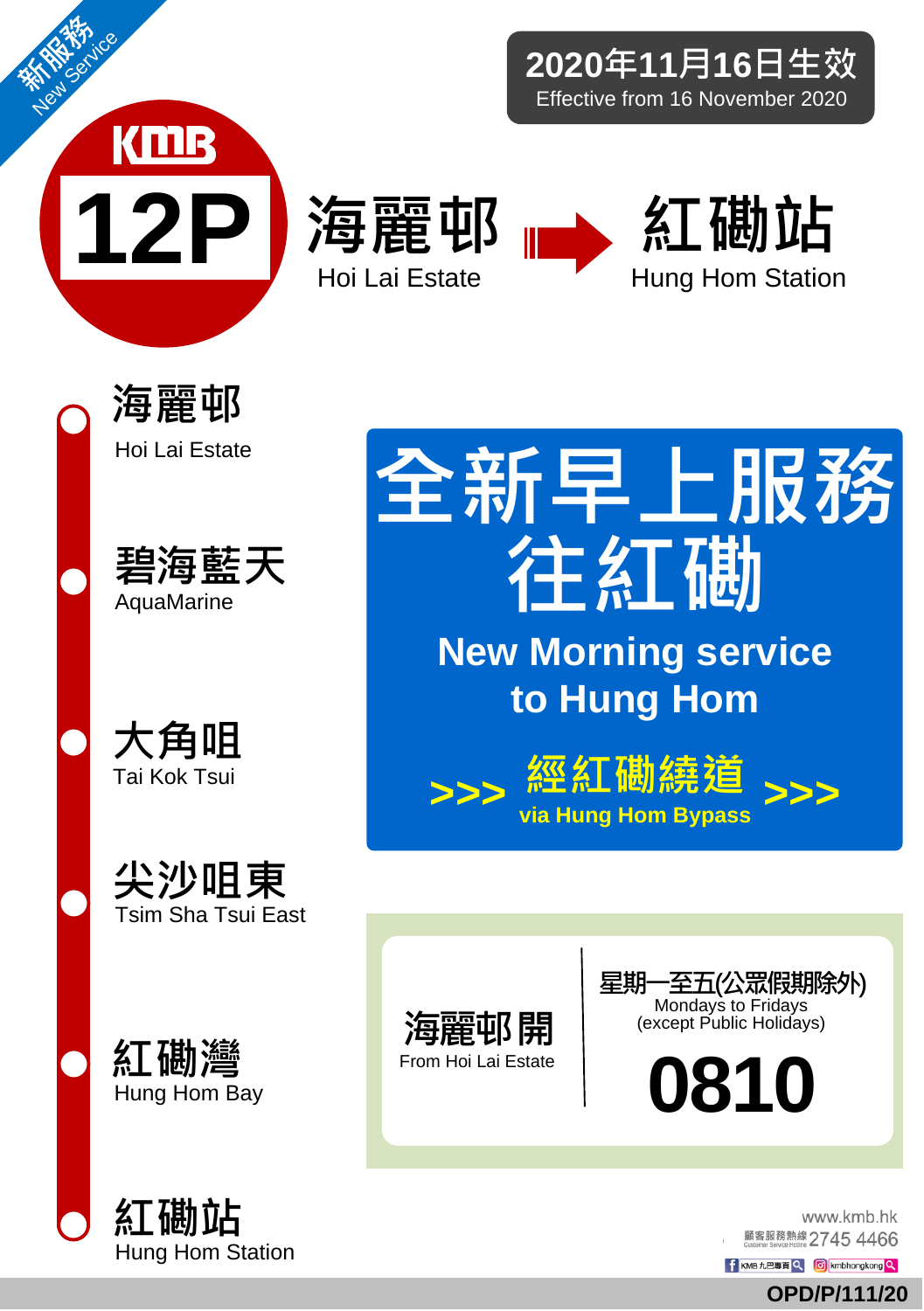

## 紅磡站 Hung Hom Station

| <u>路線</u> 表 Bus Stop List |                               |            |
|---------------------------|-------------------------------|------------|
| 巴士站<br>Bus Stop           |                               | 車費<br>Fare |
| 海麗邨巴士總站                   | Hoi Lai Estate Bus Terminus   |            |
| 泓景臺                       | Banyan Garden                 |            |
| 碧海藍天                      | Aquamarine                    |            |
| 發祥街西                      | <b>Fat Tseung Street West</b> |            |
| 富昌邨                       | Fu Cheong Estate              |            |
| 港灣豪庭                      | <b>Metro Harbourview</b>      |            |
| 大角咀中匯街                    | Chung Wui Street Tai Kok Tsui |            |
| 奧運站                       | <b>Olympic Station</b>        |            |
| 海富苑                       | Hoi Fu Court                  |            |
| 富榮花園                      | <b>Charming Garden</b>        |            |
| 甘肅街                       | <b>Kansu Street</b>           | \$5.1      |
| 渡船街                       | <b>Ferry Street</b>           |            |
| 滙翔道                       | Wui Cheung Road               |            |
| 柯士甸道                      | Austin Road                   |            |
| 新港中心                      | Silvercord                    |            |
| 尖東站                       | East Tsim Sha Tsui Station    |            |
| 永安廣場                      | Wing On Plaza                 |            |
| 經紅磡繞道                     | <b>Via Hung Hom Bypass</b>    |            |
| 紅磡南道                      | Hung Hom South Road           |            |
| 紅磡站                       | Hung Hom Station              |            |
|                           |                               |            |

 $\bigodot$ 時間表 **Timetable**

## 星期一至五 **(**公眾假期不設服務**)**

Mondays to Fridays (Except Public Holidays)

**0810**

The information about 12P bus-bus interchange concession, please visit **www.kmb.hk**<br>For information about 12P bus-bus interchange concession, please visit **www.kmb.hk** 

**OPD/P/111/20**